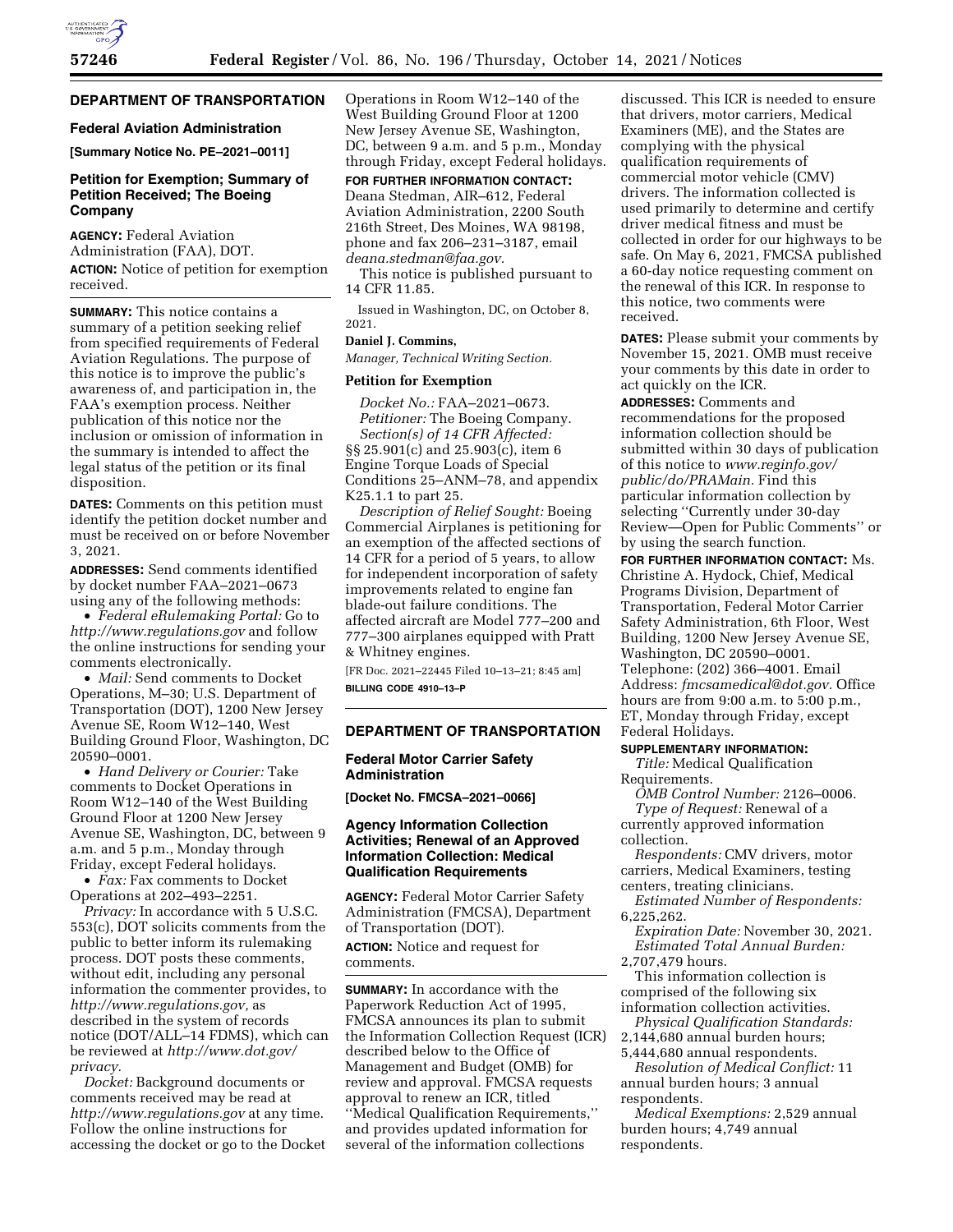*SPE Certificate Program:* 2,808 annual burden hours; 2,567 annual respondents.

*National Registry of Certified Medical Examiners:* 556,797 annual burden hours; 768,357 annual respondents.

*Qualification of Drivers; Diabetes Standard:* 654 annual burden hours; 4,906 annual respondents.

*Background:* CMVs (trucks and buses) are longer, heavier, and more difficult to maneuver than automobiles, making them a threat to highway safety if not operated properly by qualified individuals. The public interest in, and right to have, safe highways requires the assurance that drivers of CMVs can safely perform the increased physical and mental demands of their duties. FMCSA's physical qualification standards provide this assurance by requiring drivers to be examined and medically certified as physically and mentally qualified to drive. Therefore, information used to determine and certify driver medical fitness must be collected. FMCSA is the Federal government agency authorized to require the collection of this information. FMCSA is required by statute to establish standards for the physical qualifications of drivers who operate CMVs in interstate commerce for non-excepted industries (49 U.S.C. 31136(a)(3) and 31502(b)). The physical qualification regulations relating to this information collection are found in the Federal Motor Carrier Safety Regulations (FMCSRs) at 49 CFR parts 390–399.

Below is a brief description of the included information collection activities and how the information is used.

#### **Physical Qualification Standards**

The FMCSRs at 49 CFR 391.41 set forth the physical qualification standards interstate CMV drivers who are subject to part 391 must meet, with the exception of commercial driver's license/commercial learner's permit (CDL/CLP) drivers transporting migrant workers (who must meet the physical qualification standards set forth in 49 CFR 398.3). The FMCSRs covering driver physical qualification records applicable to all drivers subject to part 391 are found at 49 CFR 391.43, which specifies that a physical qualification examination be performed on CMV drivers subject to part 391 who operate in interstate commerce. The results of examinations must be recorded on the Medical Examination Report (MER) Form, MCSA–5875. If the ME finds a driver is physically qualified to operate a CMV in accordance with 49 CFR 391.41, the ME must complete and

furnish to the driver a Medical Examiner's Certificate (MEC), Form MCSA–5876. The provisions of 49 CFR 391.51 require that a motor carrier retain the MEC or, for CDL drivers, the Commercial Driver's License Information System (CDLIS) motor vehicle record, if it contains medical certification status, in the driver's qualification (DQ) file for 3 years. The MEC and CDLIS motor vehicle record affirm that the driver is physically qualified to operate a CMV in interstate commerce. With respect to drivers transporting migrant workers, 49 CFR 398.3 requires a motor carrier to retain in its files a copy of a doctor's certificate that affirms the driver has been examined in accordance with that section and determined to be physically qualified to operate a CMV.

Due to the potential for the onset of new conditions or changes in existing conditions that may adversely affect a driver's ability to safely operate a CMV and cause a risk to public safety, FMCSA requires drivers to be medically certified at least every 2 years. However, drivers with certain medical conditions must be certified more frequently than every 2 years. MEs have discretion to certify for shorter time periods on a case-by-case basis for medical conditions that require closer monitoring or that are more likely to change over time.

MEs are required to maintain records of the CMV driver physical qualification examinations they conduct. FMCSA does not require MEs to maintain these records electronically. However, there is nothing to preclude an ME from maintaining electronic records of the medical examinations the ME conducts. FMCSA is continuously evaluating new information technology in an attempt to decrease the burden on motor carriers and MEs.

Less frequent collection of driver data, MER Forms, and MECs would compromise FMCSA's ability to determine ME compliance with FMCSA's requirements for performing CMV driver physical qualification examinations. This could result in MEs being listed on FMCSA's National Registry of Certified Medical Examiners (National Registry) who should be removed and possibly drivers who do not meet the physical qualification standards possessing an MEC. Less frequent data collection would also result in decreased validity of the data (*i.e.,* less frequent data submission may increase the error rate due to unintentional omission of examination information). Therefore, less frequent collection of driver examination results is not an option.

#### **Resolution of Medical Conflict**

If two MEs disagree about the medical certification of a driver, the medical conflict provision provides a mechanism for drivers and motor carriers to request that FMCSA resolve the conflicting medical evaluations when either party does not accept the decision of a medical specialist. The requirements set forth in 49 CFR 391.47 mandate that the applicant (driver or motor carrier) submit a copy of a report including results of all medical testing and the opinion of an impartial medical specialist in the field in which the medical conflict arose. The applicant may choose to submit the information using fax or email. FMCSA uses the information collected from the applicant, including medical information, to determine if the driver should be qualified. Without this provision and its incumbent driver medical information collection requirements, an unqualified person may be permitted to drive and qualified persons may be prevented from driving.

## **Medical Exemptions and the Skill Performance Evaluation (SPE) Certificate Program**

FMCSA may, on a case-by-case basis, grant a medical exemption from a physical qualification standard set forth in 49 CFR 391.41. To do so, the Agency must determine the exemption would likely achieve a level of safety that is equivalent to, or greater than, the level that would be achieved by complying with the regulation. Without an exemption, individuals who do not meet the requirements in 49 CFR 391.41 would not be qualified to operate a CMV in interstate commerce. Section 381.300 establishes the procedures that persons must follow to request exemptions from the FMCSRs. The Agency requires all medical exemptions to be renewed every 2 years to ensure that the granting of the exemption does not diminish safety. Exemption holders are required to submit annual medical information for review to ensure the driver continues to meet the criteria for an exemption.

Individuals with loss or impairment of limbs are permitted to operate a CMV if they are otherwise physically qualified and are issued an SPE certificate by FMCSA. The SPE certificate must be renewed every 2 years by submitting a renewal application.

The application process for medical exemptions and SPE certificates provides for electronic collection of the application information by FMCSA for those applicants who choose to submit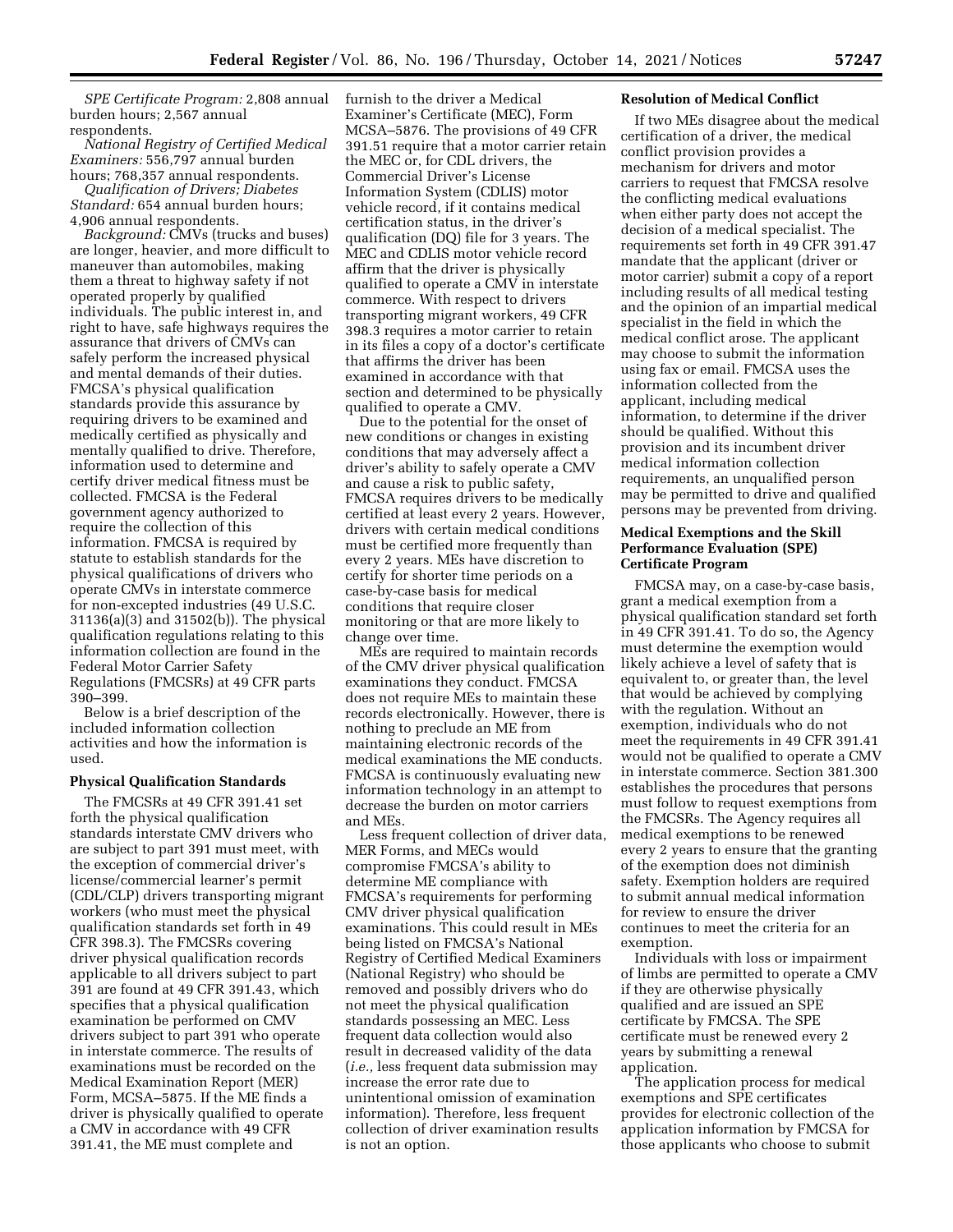the information electronically. They may fax or scan and email documents to FMCSA. The Vision Exemption Program and the SPE Certificate Program maintain a database of application information. The Medical Programs Division maintains a database of application information for hearing and seizure exemptions.

FMCSA must collect medical information about the driver's medical condition in order to determine eligibility to receive a medical exemption or an SPE certificate. In the interest of highway safety, the medical examination, medical exemption renewal, and SPE certificate renewal should not be performed less frequently.

## **The National Registry of Certified Medical Examiners**

The *National Registry of Certified Medical Examiners* final rule (77 FR 24104, Apr. 20, 2012) requires MEs who conduct physical qualification examinations for interstate CMV drivers to complete training concerning FMCSA's physical qualification standards, pass a certification test, and maintain competence through periodic training and testing, all of which require information collection. ME candidates submit demographic and eligibility data in order to register with the National Registry and begin the certification process. This data is used to provide the public with contact information for those healthcare professionals who are certified by FMCSA to conduct interstate CMV driver physical qualification examinations. Less frequent collection of ME candidate identity and eligibility information and test results could mean there are fewer MEs available to perform physical qualification examinations and to meet the needs of the CMV driver and motor carrier population. This could place a burden on drivers and motor carriers. Therefore, less frequent collection of ME candidate identity and eligibility information and test results is not an option.

MEs are required to transmit to FMCSA via the National Registry results of any CMV driver physical qualification examinations completed by midnight (local time) of the next calendar day following the examination. The reporting of results includes all CMV drivers (CDL/CLP and non-CDL/ CLP) who are required to be medically certified to operate in interstate commerce and allows, but does not require, MEs to transmit any information about examinations performed in accordance with the FMCSRs with any applicable State variances, which will be valid for

intrastate operations only. Less frequent collection of driver data would compromise FMCSA's ability to determine ME compliance with FMCSA requirements for performing CMV driver physical qualification examinations. This could result in MEs being listed on the National Registry who should be removed and possibly drivers who do not meet the physical qualification standards possessing an MEC. Less frequent data collection would also result in decreased validity of the data (*i.e.,* less frequent data submission may increase the error rate due to unintentional omission of examination information). Therefore, less frequent collection of driver examination results is not an option.

The National Registry final rule also requires motor carriers to verify the National Registry number of the MEs who certify their drivers and place a note in the DQ file. Less frequent verification of the National Registry numbers by motor carriers could mean drivers may not have been examined by an ME listed on the National Registry and may not meet the physical qualifications standards of the FMCSRs.

As a follow-on rule to the National Registry final rule, the *Medical Examiner's Certification Integration*  final rule (80 FR 22790, Apr. 23, 2015), modified several of the requirements adopted in the National Registry final rule, some of which had a scheduled compliance date of June 22, 2018. Specifically, it requires (1) FMCSA to electronically transmit from the National Registry to the State Driver's Licensing Agencies (SDLAs) the driver identification information, examination results, and restriction information from examinations performed for holders of CLPs/CDLs (interstate and intrastate); (2) FMCSA to transmit electronically to the SDLAs the medical variance information for all CMV drivers; and (3) SDLAs to post the driver identification, examination results, and restriction information received electronically from FMCSA.

However, as the *Medical Examiner's Certification Integration* final rule compliance date approached, FMCSA concluded that the information technology infrastructure necessary to implement the portions of the final rule that required the electronic transmission of data would not be available on June 22, 2018. Accordingly, on June 21, 2018, FMCSA published a notice extending the compliance date for several of the provisions in the *Medical Examiner's Certification Integration* final rule to June 22, 2021 (83 FR 28774).

As the June 22, 2021 compliance date approached, FMCSA again concluded

that additional time was needed for FMCSA to complete certain information technology system development tasks for its National Registry and to provide the SDLAs sufficient time to make the necessary information technology programming changes after the new National Registry system is available. Accordingly, on June 22, 2021, FMCSA amended its regulations to extend the compliance date from June 22, 2021, to June 23, 2025, for several provisions of its *Medical Examiner's Certification Integration* final rule (86 FR 32643). Since the compliance date for these provisions will be extended until June 23, 2025, the annual burden hours and costs are not covered as part of this ICR.

## **Qualifications of Drivers; Diabetes Standard**

As a result of the September 19, 2018, *Qualifications of Drivers; Diabetes Standard* final rule (83 FR 47486), the FMCSRs were amended to permit drivers with a stable insulin regimen and properly controlled insulin-treated diabetes mellitus (ITDM) to operate CMVs in interstate commerce. An individual with ITDM can obtain an MEC from an ME for up to a maximum of 12 months. To do so, the treating clinician, the healthcare professional who manages, and prescribes insulin for, the treatment of the individual's diabetes must complete the Insulin-Treated Diabetes Mellitus Assessment Form, MCSA–5870, and attest to the ME that the individual maintains a stable insulin regimen and proper control of the individual's diabetes. The ME must review the form and determine the individual meets FMCSA's ITDM standard and other physical qualification standards. The information collection is necessary to ensure drivers meet these standards. FMCSA allows treating clinicians and drivers to provide the form to MEs, if they choose to do so, using electronic communication such as fax or email.

#### **Comments to the 60-Day Notice**

On May 6, 2021, FMCSA published a 60-day notice (86 FR 24433) requesting comment on the renewal of this ICR. In response to the notice, comments were received from the National School Transportation Association (NSTA) and the U.S. Equal Employment Opportunity Commission (EEOC). NSTA commented that it was in support of the renewal of this information collection. The EEOC suggested that FMCSA consider revising the requests for medical information on the MER Form to focus on medical conditions and medications that may interfere, are likely to interfere, or do interfere with